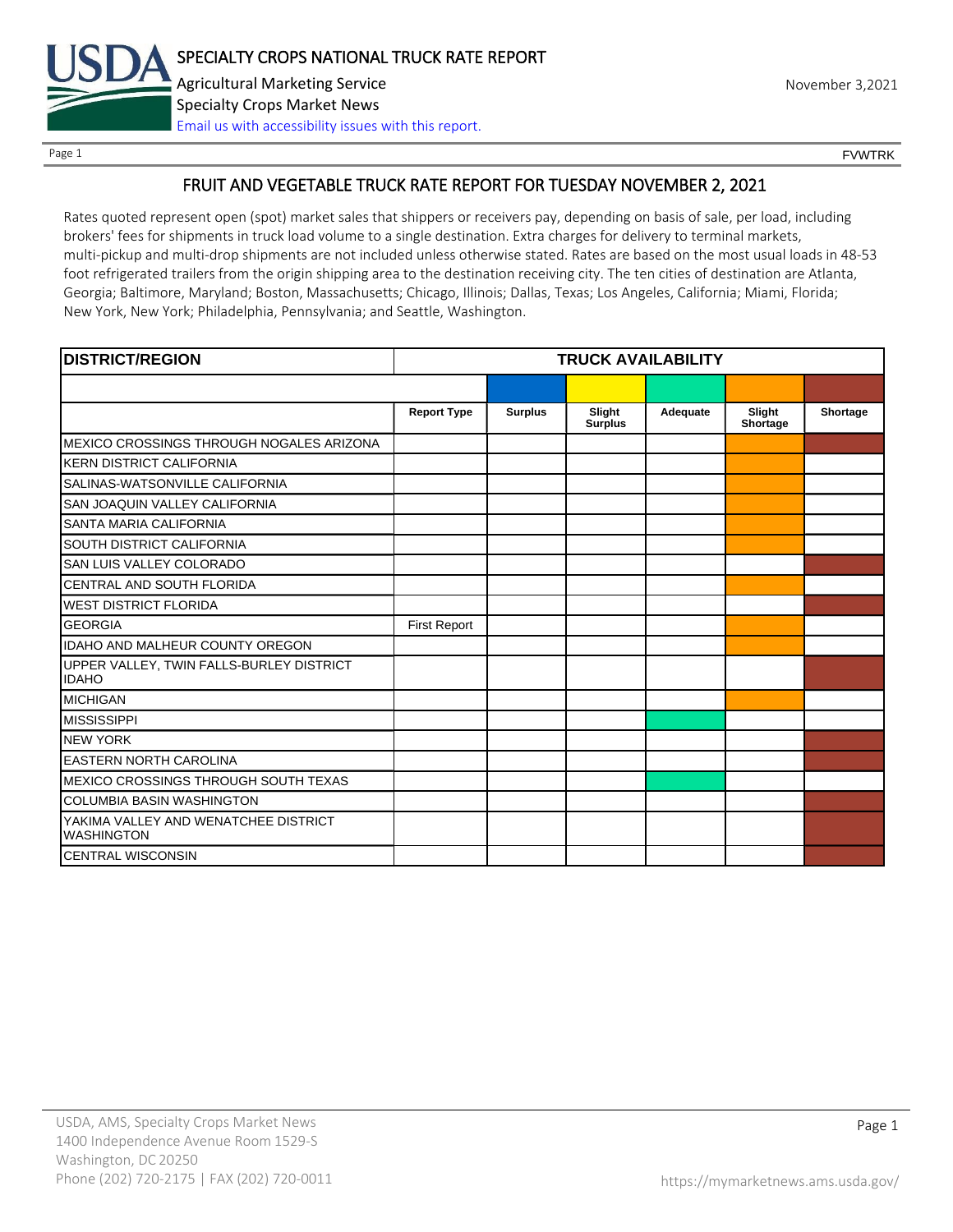

Page 2 FOUNTRK CONTROL CONTROL CONTROL CONTROL CONTROL CONTROL CONTROL CONTROL CONTROL CONTROL CONTROL CONTROL CONTROL CONTROL CONTROL CONTROL CONTROL CONTROL CONTROL CONTROL CONTROL CONTROL CONTROL CONTROL CONTROL CONTROL

### PRICES FOR TUESDAY NOVEMBER 2, 2021

In areas where rates are based on package rates, per-load rates were derived by multiplying the package rate by the number of packages in the most usual load in a 48-53 foot trailer.

#### PERCENTAGE OF CHANGE FROM TUESDAY OCTOBER 26, 2021 SHOWN IN ()

#### MEXICO CROSSINGS THROUGH NOGALES ARIZONA

#### --CUCUMBERS, EGGPLANT, HONEYDEWS, SQUASH AND WATERMELONS

|              |                 | RANGE       | <b>MOSTLY</b> |  |
|--------------|-----------------|-------------|---------------|--|
| Atlanta      | Shortage        | 6800-8200   | 7000-7500     |  |
| Baltimore    | Shortage        | 8200-9300   | 8400-8800     |  |
| Boston       | Shortage        | 10000-12800 | 10800-11800   |  |
| Chicago      | Shortage        | 5100-6800   | 5400-5900     |  |
| Dallas       | Shortage        | 3800-5200   | 4200-4500     |  |
| Los Angeles  | Slight Shortage | 1200-1600   |               |  |
| Miami        | Shortage        | 7800-9000   | 8100-8500     |  |
| New York     | Shortage        | 8800-11500  | 9500-10000    |  |
| Philadelphia | Shortage        | 8200-9800   | 8500-9000     |  |

#### KERN DISTRICT CALIFORNIA

#### --CARROTS AND GRAPES

|              | <b>SALINAS-WATSONVILLE CALIFORNIA</b> |             |               |        |  |
|--------------|---------------------------------------|-------------|---------------|--------|--|
| Philadelphia | Slight Shortage                       | 10000-13500 | 10900-12800   | (+2)   |  |
| New York     | Slight Shortage                       | 10600-12500 | 11900-12300   | $(+1)$ |  |
| Dallas       | Slight Shortage                       | 5700-7300   | 6800-7000     | $(+3)$ |  |
| Boston       | Slight Shortage                       | 10800-12700 | 11800-12300   | $(+1)$ |  |
| Baltimore    | Slight Shortage                       | 9900-12600  | 11900-12600   | $(+2)$ |  |
| Atlanta      | Slight Shortage                       | 8800-10600  | 9800-10400    | $(+1)$ |  |
|              |                                       | RANGE       | <b>MOSTLY</b> |        |  |

#### --BROCCOLI, CAULIFLOWER, CELERY, LETTUCE, BOSTON, LETTUCE, GREEN LEAF, LETTUCE, ICEBERG, LETTUCE, RED LEAF AND LETTUCE, ROMAINE RANGE MOSTLY

|               |                 | KANGE       | <b>IVIUSTLY</b> |        |
|---------------|-----------------|-------------|-----------------|--------|
| Atlanta       | Slight Shortage | 7500-9900   | 9700-9900       | (+2)   |
| Baltimore     | Slight Shortage | 10300-11700 | 10800-11300     | $(+1)$ |
| <b>Boston</b> | Slight Shortage | 10600-12800 | 11900-12000     | $(+1)$ |
| Chicago       | Slight Shortage | 7500-9600   | 8900-9200       | (+3)   |
| Dallas        | Slight Shortage | 6000-7500   | 7400-7500       | (+3)   |
| Miami         | Slight Shortage | 10400-12100 | 10900-11300     | (+2)   |
|               |                 |             |                 |        |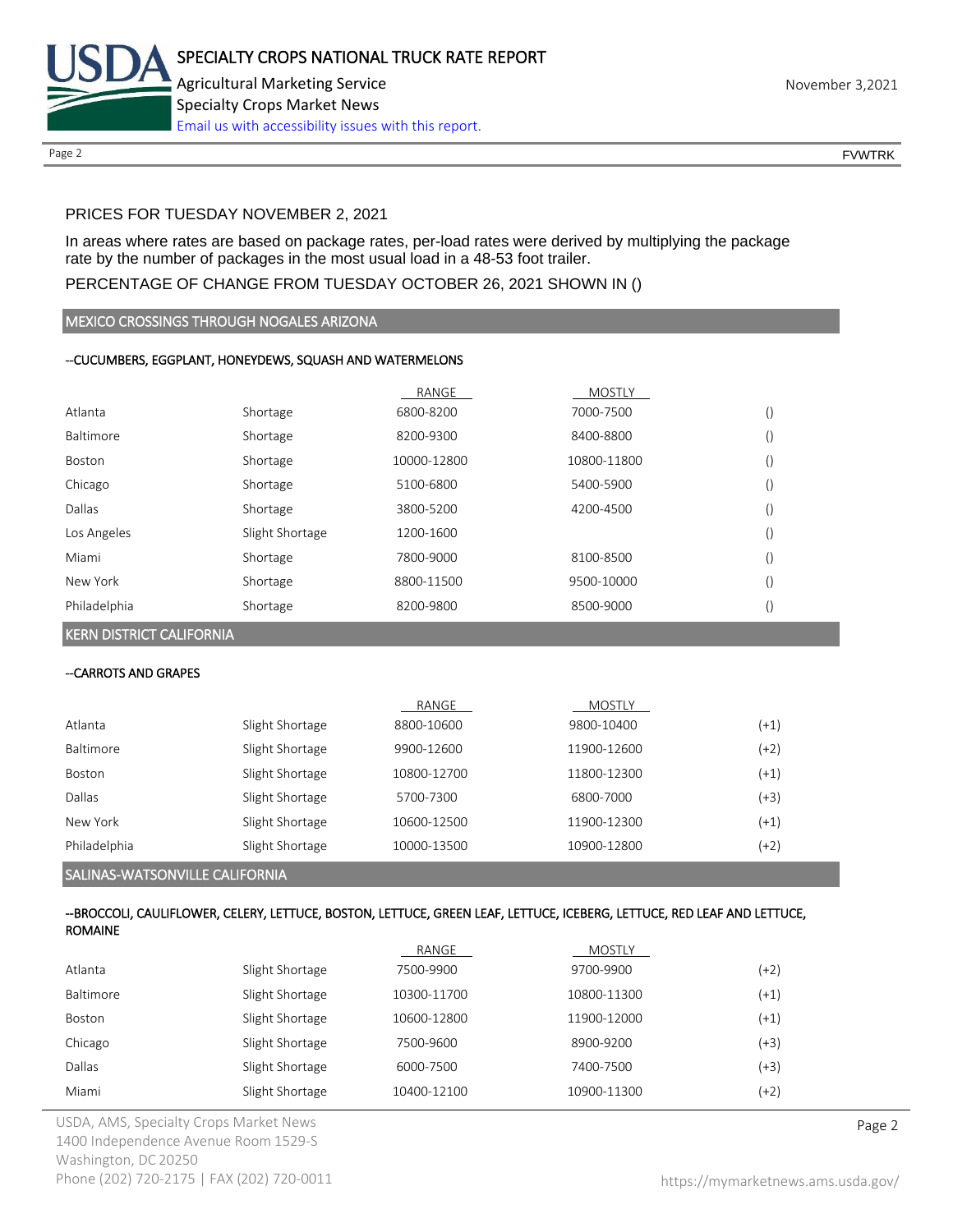

# SPECIALTY CROPS NATIONAL TRUCK RATE REPORT

Agricultural Marketing Service **November 3,2021** November 3,2021

Specialty Crops Market News

[Email us with accessibility issues with this report.](mailto:mars@ams.usda.gov?subject=508%20Inquiry/Report)

| Philadelphia<br>Slight Shortage<br>10700-11200<br>10200-11800<br>$(+1)$<br>SAN JOAQUIN VALLEY CALIFORNIA<br>--GRAPES AND POMEGRANATES<br>RANGE<br><b>MOSTLY</b><br>Atlanta<br>8700-9000<br>Slight Shortage<br>8600-9700<br>$(+1)$<br>(0)<br>Baltimore<br>10100-10500<br>Slight Shortage<br>9900-10900<br>Slight Shortage<br>8000-8900<br>8100-8600<br>$(+1)$<br>Chicago<br>$(+5)$<br>Dallas<br>Slight Shortage<br>7400-8300<br>7500-8000<br>SANTA MARIA CALIFORNIA<br>--LETTUCE, GREEN LEAF, LETTUCE, ICEBERG, LETTUCE, RED LEAF, LETTUCE, ROMAINE, BROCCOLI, CAULIFLOWER AND CELERY<br>RANGE<br><b>MOSTLY</b><br>Atlanta<br>$(+1)$<br>Slight Shortage<br>8400-10000<br>9000-9600<br>Baltimore<br>$(+2)$<br>Slight Shortage<br>10400-11600<br>11000-11300<br>Slight Shortage<br>11300-12900<br>$(+2)$<br>12400-12600<br>Boston<br>Slight Shortage<br>7000-8900<br>7500-8100<br>$(+1)$<br>Chicago<br>Dallas<br>6400-7000<br>$(+3)$<br>Slight Shortage<br>5800-7400<br>New York<br>Slight Shortage<br>10500-12300<br>11400-12100<br>$(+2)$<br>Philadelphia<br>$(+1)$<br>Slight Shortage<br>10100-11700<br>10900-11600 |        |  |  |
|---------------------------------------------------------------------------------------------------------------------------------------------------------------------------------------------------------------------------------------------------------------------------------------------------------------------------------------------------------------------------------------------------------------------------------------------------------------------------------------------------------------------------------------------------------------------------------------------------------------------------------------------------------------------------------------------------------------------------------------------------------------------------------------------------------------------------------------------------------------------------------------------------------------------------------------------------------------------------------------------------------------------------------------------------------------------------------------------------------------------|--------|--|--|
|                                                                                                                                                                                                                                                                                                                                                                                                                                                                                                                                                                                                                                                                                                                                                                                                                                                                                                                                                                                                                                                                                                                     | Page 3 |  |  |
|                                                                                                                                                                                                                                                                                                                                                                                                                                                                                                                                                                                                                                                                                                                                                                                                                                                                                                                                                                                                                                                                                                                     |        |  |  |
|                                                                                                                                                                                                                                                                                                                                                                                                                                                                                                                                                                                                                                                                                                                                                                                                                                                                                                                                                                                                                                                                                                                     |        |  |  |
|                                                                                                                                                                                                                                                                                                                                                                                                                                                                                                                                                                                                                                                                                                                                                                                                                                                                                                                                                                                                                                                                                                                     |        |  |  |
|                                                                                                                                                                                                                                                                                                                                                                                                                                                                                                                                                                                                                                                                                                                                                                                                                                                                                                                                                                                                                                                                                                                     |        |  |  |
|                                                                                                                                                                                                                                                                                                                                                                                                                                                                                                                                                                                                                                                                                                                                                                                                                                                                                                                                                                                                                                                                                                                     |        |  |  |
|                                                                                                                                                                                                                                                                                                                                                                                                                                                                                                                                                                                                                                                                                                                                                                                                                                                                                                                                                                                                                                                                                                                     |        |  |  |
|                                                                                                                                                                                                                                                                                                                                                                                                                                                                                                                                                                                                                                                                                                                                                                                                                                                                                                                                                                                                                                                                                                                     |        |  |  |
|                                                                                                                                                                                                                                                                                                                                                                                                                                                                                                                                                                                                                                                                                                                                                                                                                                                                                                                                                                                                                                                                                                                     |        |  |  |
|                                                                                                                                                                                                                                                                                                                                                                                                                                                                                                                                                                                                                                                                                                                                                                                                                                                                                                                                                                                                                                                                                                                     |        |  |  |
|                                                                                                                                                                                                                                                                                                                                                                                                                                                                                                                                                                                                                                                                                                                                                                                                                                                                                                                                                                                                                                                                                                                     |        |  |  |
|                                                                                                                                                                                                                                                                                                                                                                                                                                                                                                                                                                                                                                                                                                                                                                                                                                                                                                                                                                                                                                                                                                                     |        |  |  |
|                                                                                                                                                                                                                                                                                                                                                                                                                                                                                                                                                                                                                                                                                                                                                                                                                                                                                                                                                                                                                                                                                                                     |        |  |  |
|                                                                                                                                                                                                                                                                                                                                                                                                                                                                                                                                                                                                                                                                                                                                                                                                                                                                                                                                                                                                                                                                                                                     |        |  |  |
|                                                                                                                                                                                                                                                                                                                                                                                                                                                                                                                                                                                                                                                                                                                                                                                                                                                                                                                                                                                                                                                                                                                     |        |  |  |
|                                                                                                                                                                                                                                                                                                                                                                                                                                                                                                                                                                                                                                                                                                                                                                                                                                                                                                                                                                                                                                                                                                                     |        |  |  |
|                                                                                                                                                                                                                                                                                                                                                                                                                                                                                                                                                                                                                                                                                                                                                                                                                                                                                                                                                                                                                                                                                                                     |        |  |  |
|                                                                                                                                                                                                                                                                                                                                                                                                                                                                                                                                                                                                                                                                                                                                                                                                                                                                                                                                                                                                                                                                                                                     |        |  |  |
|                                                                                                                                                                                                                                                                                                                                                                                                                                                                                                                                                                                                                                                                                                                                                                                                                                                                                                                                                                                                                                                                                                                     |        |  |  |
|                                                                                                                                                                                                                                                                                                                                                                                                                                                                                                                                                                                                                                                                                                                                                                                                                                                                                                                                                                                                                                                                                                                     |        |  |  |
|                                                                                                                                                                                                                                                                                                                                                                                                                                                                                                                                                                                                                                                                                                                                                                                                                                                                                                                                                                                                                                                                                                                     |        |  |  |

# SOUTH DISTRICT CALIFORNIA

#### --AVOCADOS, LEMONS AND ORANGES

|               |                 | RANGE       | <b>MOSTLY</b> |        |
|---------------|-----------------|-------------|---------------|--------|
| Atlanta       | Slight Shortage | 8700-9900   | 8900-9400     | $(+1)$ |
| Baltimore     | Slight Shortage | 10000-11500 | 10100-10700   | (0)    |
| <b>Boston</b> | Slight Shortage | 10800-12200 | 11200-11700   | (0)    |
| Chicago       | Slight Shortage | 8100-9400   | 8300-8900     | (0)    |
| Dallas        | Slight Shortage | 7600-8800   | 7600-8100     | (0)    |
| Miami         | Slight Shortage | 10700-11800 | 10800-11400   | (0)    |
| New York      | Slight Shortage | 10500-11800 | 10700-11300   | (0)    |
| Philadelphia  | Slight Shortage | 10200-11600 | 10300-10900   | (0)    |
| Seattle       | Slight Shortage | 5700-6500   | 5800-6300     | (0)    |

# SAN LUIS VALLEY COLORADO

# --POTATOES

|           |          | RANGE     | MOSTLY |     |
|-----------|----------|-----------|--------|-----|
| Atlanta   | Shortage | 3600-3825 |        | (0) |
| Baltimore | Shortage | 5625-6075 |        | (0) |

USDA, AMS, Specialty Crops Market News **Page 3** 1400 Independence Avenue Room 1529-S Washington, DC 20250 Phone (202) 720-2175 | FAX (202) 720-0011 <https://mymarketnews.ams.usda.gov/>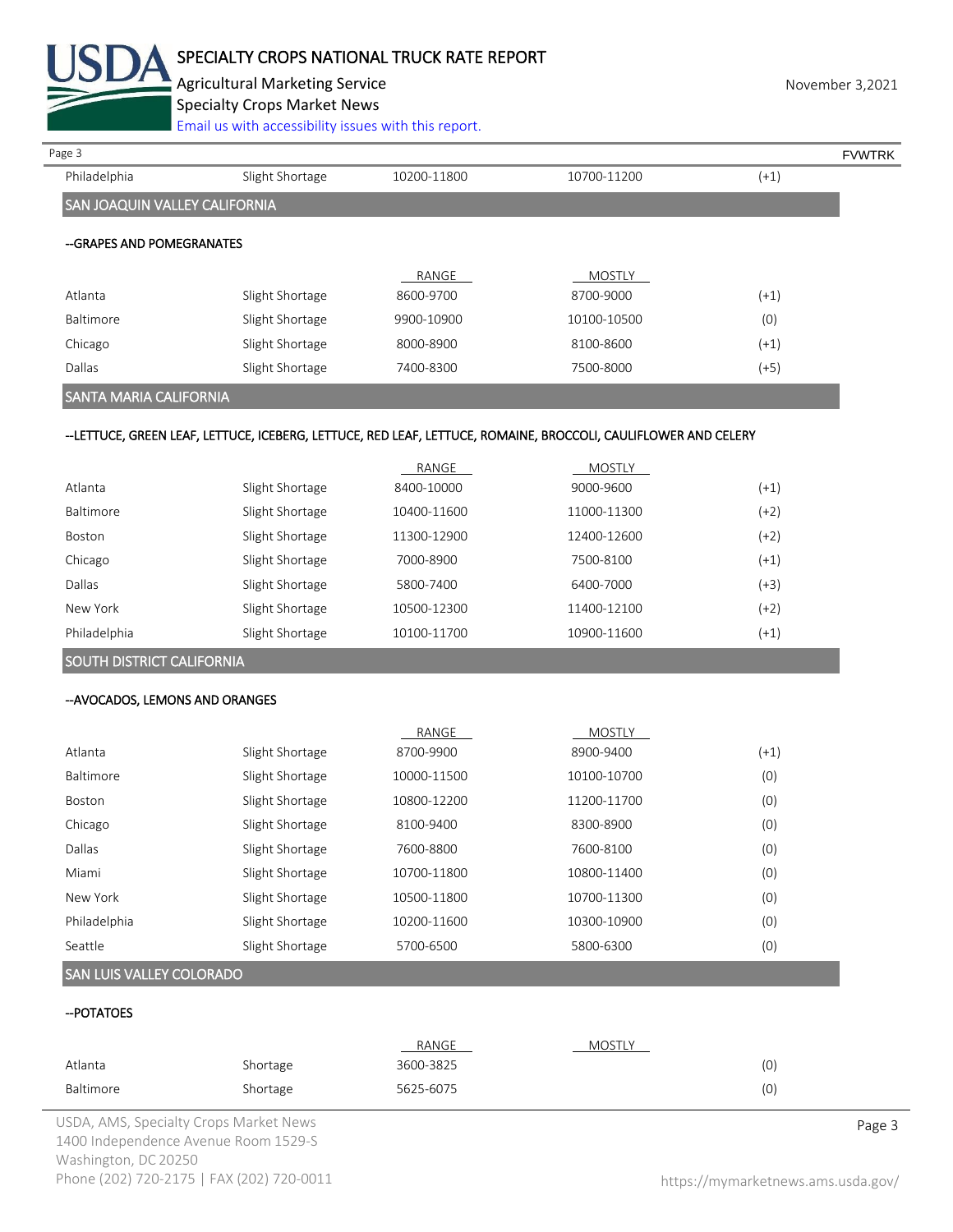

[Email us with accessibility issues with this report.](mailto:mars@ams.usda.gov?subject=508%20Inquiry/Report)

| 5850-5975                                    |  |
|----------------------------------------------|--|
| (0)<br>Shortage<br>Boston                    |  |
| (0)<br>Chicago<br>2925-3150<br>Shortage      |  |
| Dallas<br>(0)<br>Shortage<br>2250-2475       |  |
| (0)<br>New York<br>Shortage<br>5850-6300     |  |
| Philadelphia<br>(0)<br>Shortage<br>5850-6300 |  |

#### CENTRAL AND SOUTH FLORIDA

#### --CUCUMBERS, OKRA, SQUASH, YELLOW STRAIGHTNECK, SQUASH, ZUCCHINI, TOMATOES, CHERRY, TOMATOES, GRAPE TYPE AND TOMATOES, PLUM TYPE

| <b>WEST DISTRICT FLORIDA</b> |                 |           |               |  |
|------------------------------|-----------------|-----------|---------------|--|
| Philadelphia                 | Slight Shortage | 2700-3200 | 2800-3000     |  |
| New York                     | Slight Shortage | 3100-3600 | 3100-3300     |  |
| Chicago                      | Slight Shortage | 2200-2400 |               |  |
| Boston                       | Slight Shortage | 3200-3400 |               |  |
| Baltimore                    | Slight Shortage | 2200-2400 |               |  |
| Atlanta                      | Slight Shortage | 1400-1500 |               |  |
|                              |                 | RANGE     | <b>MOSTLY</b> |  |

# --TOMATOES, TOMATOES, CHERRY, TOMATOES, GRAPE TYPE AND TOMATOES, PLUM TYPE

|                                         |                 | RANGE     | <b>MOSTLY</b> |                  |        |
|-----------------------------------------|-----------------|-----------|---------------|------------------|--------|
| Atlanta                                 | Shortage        | 1300-1400 |               | $\left(\right)$  |        |
| Baltimore                               | Shortage        | 2700-2800 |               | $\left(\right)$  |        |
| Boston                                  | Shortage        | 3800-4000 |               | $\left( \right)$ |        |
| Chicago                                 | Shortage        | 2400-2600 |               | $\left(\right)$  |        |
| New York                                | Shortage        | 3600-3800 |               | $\left( \right)$ |        |
| Philadelphia                            | Shortage        | 2800-3100 |               | $\left(\right)$  |        |
| <b>GEORGIA</b>                          |                 |           |               |                  |        |
| <b>FIRST REPORT</b><br>--SWEET POTATOES |                 |           |               |                  |        |
|                                         |                 | RANGE     | <b>MOSTLY</b> |                  |        |
| Boston                                  | Slight Shortage | 5400-5800 | 5400-5600     | $\left( \right)$ |        |
| New York                                | Slight Shortage | 5000-5200 |               | $\left( \right)$ |        |
| IDAHO AND MALHEUR COUNTY OREGON         |                 |           |               |                  |        |
| --ONIONS, DRY                           |                 |           |               |                  |        |
|                                         |                 | RANGE     | <b>MOSTLY</b> |                  |        |
| Atlanta                                 | Slight Shortage | 6800-7650 |               | (0)              |        |
| Baltimore                               | Slight Shortage | 7863-8500 |               | (0)              |        |
| Boston                                  | Slight Shortage | 8925-9775 |               | (0)              |        |
| Chicago                                 | Slight Shortage | 5100-5525 |               | (0)              |        |
| JSDA, AMS, Specialty Crops Market News  |                 |           |               |                  | Page 4 |

1400 Independence Avenue Room 1529-S Washington, DC 20250 Phone (202) 720-2175 | FAX (202) 720-0011 <https://mymarketnews.ams.usda.gov/>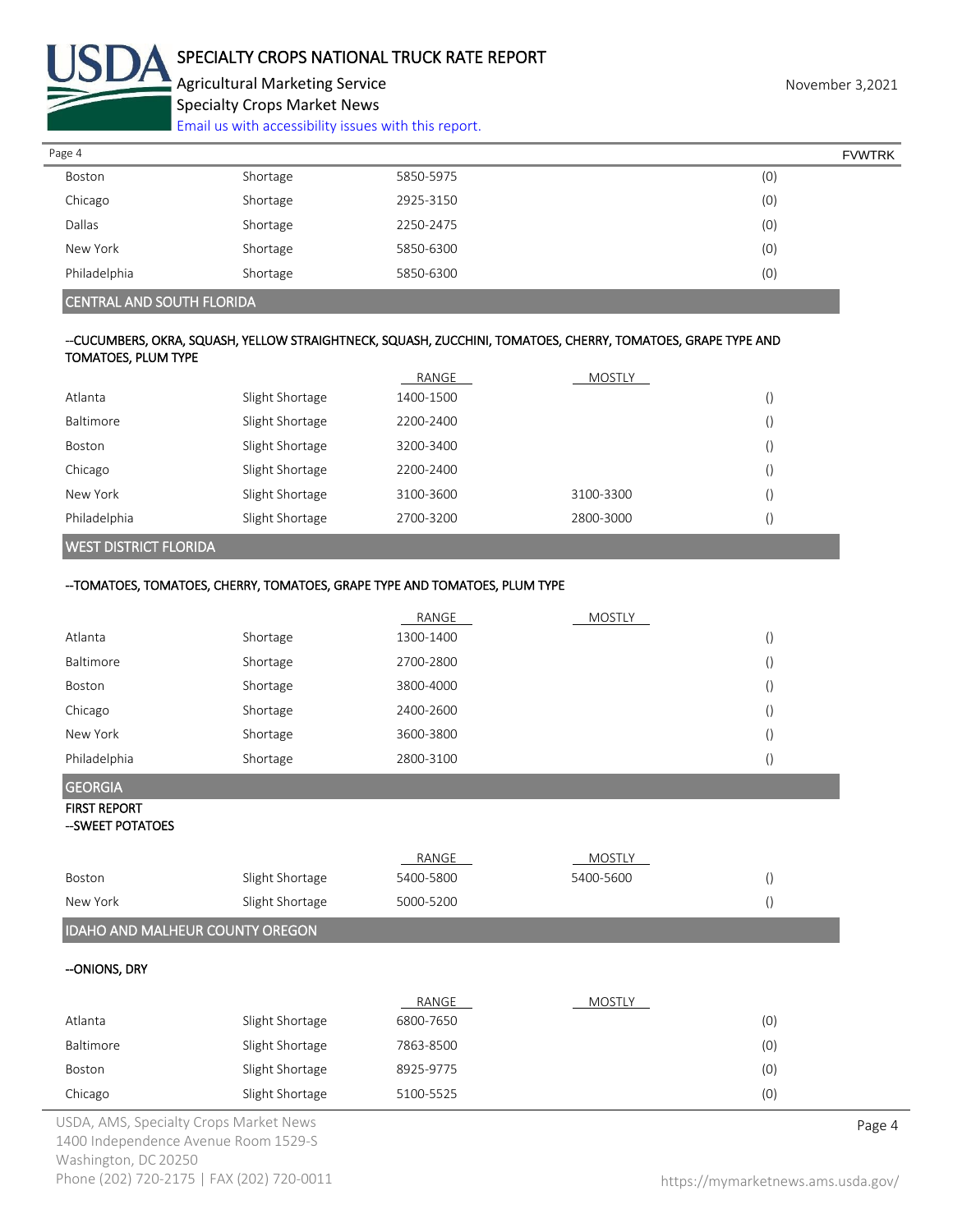

[Email us with accessibility issues with this report.](mailto:mars@ams.usda.gov?subject=508%20Inquiry/Report)

| Page 5       |                 |            | <b>FVWTRK</b> |
|--------------|-----------------|------------|---------------|
| Dallas       | Slight Shortage | 5100-5950  | (0)           |
| Los Angeles  | Slight Shortage | 2125-2550  | (0)           |
| Miami        | Slight Shortage | 8500-10200 | (0)           |
| New York     | Slight Shortage | 8713-9350  | (0)           |
| Philadelphia | Slight Shortage | 7863-8925  | (0)           |
|              |                 |            |               |

# UPPER VALLEY, TWIN FALLS-BURLEY DISTRICT IDAHO

#### --POTATOES

|                 |          | RANGE     | <b>MOSTLY</b> |     |
|-----------------|----------|-----------|---------------|-----|
| Atlanta         | Shortage | 6500-7600 |               | (0) |
| Baltimore       | Shortage | 8000-9000 |               | (0) |
| Boston          | Shortage | 8500-9000 |               | (0) |
| Chicago         | Shortage | 4500-5500 | 5000          | (0) |
| Dallas          | Shortage | 4500-5200 |               | (0) |
| Los Angeles     | Shortage | 2500-3500 | 2500          | (0) |
| Miami           | Shortage | 8500-9000 |               | (0) |
| New York        | Shortage | 8000-9000 |               | (0) |
| Philadelphia    | Shortage | 8500-9000 | 8500          | (0) |
| <b>MICHIGAN</b> |          |           |               |     |

#### --APPLES AND POTATOES

|                    |                 | RANGE     | <b>MOSTLY</b> |     |
|--------------------|-----------------|-----------|---------------|-----|
| Atlanta            | Slight Shortage | 3300-3500 |               | (0) |
| <b>Baltimore</b>   | Slight Shortage | 3100-3300 |               | (0) |
| Chicago            | Slight Shortage | 1100-1200 |               | (0) |
| Dallas             | Slight Shortage | 3300-3400 |               | (0) |
| New York           | Slight Shortage | 3700-4000 | 3800-4000     | (0) |
| Philadelphia       | Slight Shortage | 3400-3600 |               | (0) |
| <b>MISSISSIPPI</b> |                 |           |               |     |
| --SWEET POTATOES   |                 |           |               |     |
|                    |                 |           |               |     |
|                    |                 | RANGE     | <b>MOSTLY</b> |     |
| Atlanta            | Adequate        | 1300-1600 |               | (0) |
| Chicago            | Adequate        | 1800-2600 | 2000-2400     | (0) |
| Dallas             | Adequate        | 2200-2800 | 2600-2800     | (0) |

# NEW YORK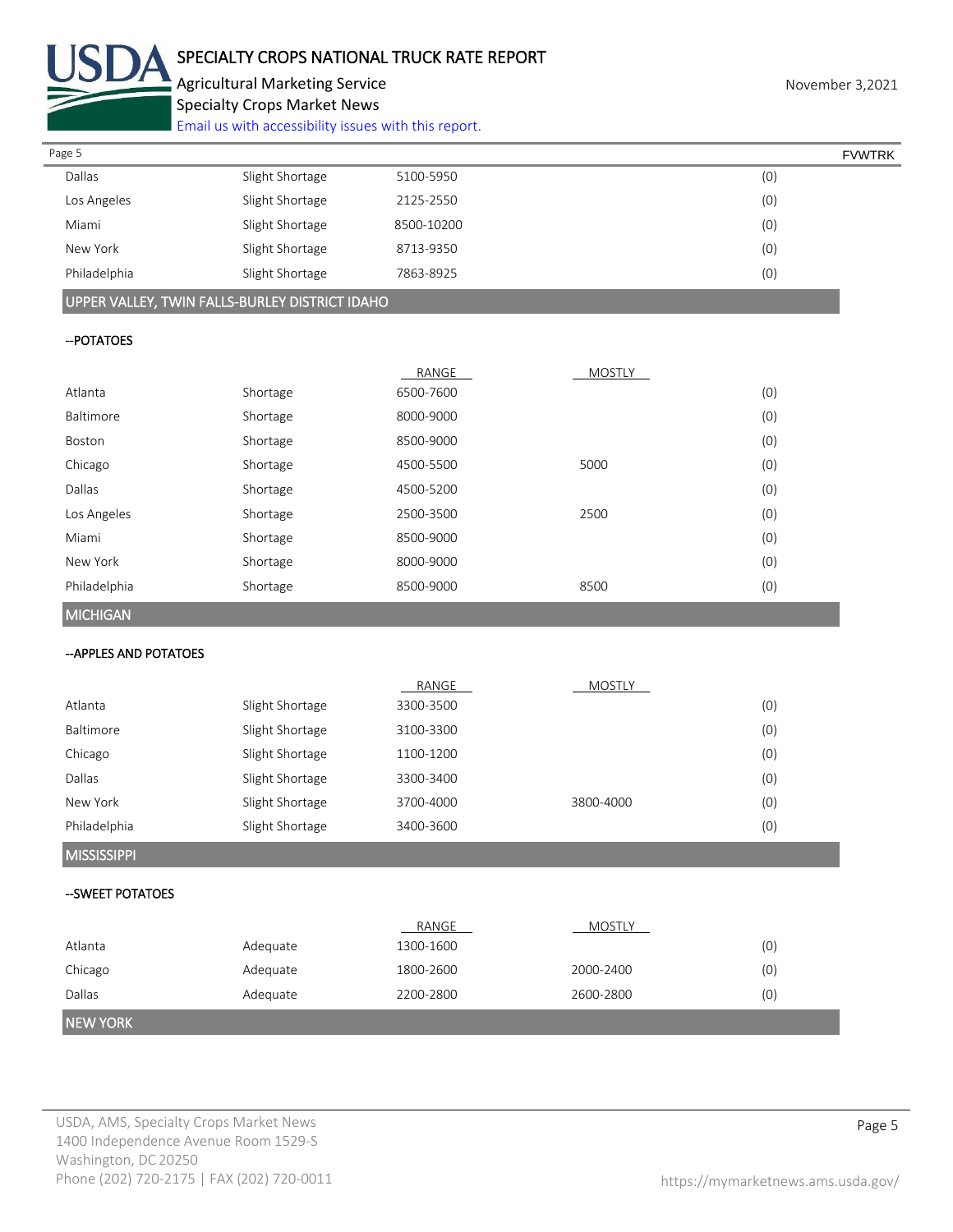

[Email us with accessibility issues with this report.](mailto:mars@ams.usda.gov?subject=508%20Inquiry/Report)

 $\overline{\phantom{a}}$ Page 6 FVWTRK

| --APPLES     |          |           |               |        |
|--------------|----------|-----------|---------------|--------|
|              |          | RANGE     | <b>MOSTLY</b> |        |
| Atlanta      | Shortage | 3500-4000 |               | (0)    |
| Baltimore    | Shortage | 1800-2000 |               | (0)    |
| Boston       | Shortage | 2200-3000 | 2500-2800     | (0)    |
| Miami        | Shortage | 4000-6000 | 5500-6000     | (0)    |
| New York     | Shortage | 1800-3500 | 2100-2800     | $(+7)$ |
| Philadelphia | Shortage | 1700-2500 | 2000-2000     | (0)    |

# EASTERN NORTH CAROLINA

#### --SWEET POTATOES

|                                             |          | RANGE     | <b>MOSTLY</b> |     |
|---------------------------------------------|----------|-----------|---------------|-----|
| Atlanta                                     | Shortage | 2500-2500 |               | (0) |
| Baltimore                                   | Shortage | 2000-2500 |               | (0) |
| Boston                                      | Shortage | 3000-4000 |               | (0) |
| Chicago                                     | Shortage | 3500-3500 |               | (0) |
| Miami                                       | Shortage | 3000-3000 |               | (0) |
| New York                                    | Shortage | 2500-3000 |               | (0) |
| Philadelphia                                | Shortage | 2200-2400 |               | (0) |
| <b>MEXICO CROSSINGS THROUGH SOUTH TEXAS</b> |          |           |               |     |

#### --PEPPERS, ANAHEIM, PEPPERS, BELL TYPE, PEPPERS, HABANERO, PEPPERS, JALAPENO, PEPPERS, POBLANO, PEPPERS, SERRANO, TOMATOES, GRAPE TYPE, TOMATOES, PLUM TYPE, BROCCOLI, CARROTS, CHAYOTE, CILANTRO, CUCUMBERS, LIMES, MANGOES, PAPAYA, PINEAPPLES, TOMATILLOS, TOMATOES AND WATERMELONS

|              |          | RANGE     | <b>MOSTLY</b> |        |
|--------------|----------|-----------|---------------|--------|
| Atlanta      | Adequate | 4000-4500 | 4200-4300     | (+2)   |
| Baltimore    | Adequate | 5800-6200 | 6000-6100     | (0)    |
| Boston       | Adequate | 6900-7500 | 7300-7400     | (+4)   |
| Chicago      | Adequate | 3800-4400 | 4100-4200     | $(+2)$ |
| Dallas       | Adequate | 1700-2000 | 1800-1900     | (0)    |
| Los Angeles  | Adequate | 3400-3800 | 3500-3600     | (0)    |
| Miami        | Adequate | 4800-5500 | 5100-5200     | $(+6)$ |
| New York     | Adequate | 6800-7200 | 7000-7100     | (0)    |
| Philadelphia | Adequate | 6000-6600 | 6200-6400     | (+7)   |
| Seattle      | Adequate | 6400-6800 | 6600-6700     | (+7)   |
|              |          |           |               |        |

# COLUMBIA BASIN WASHINGTON

#### --ONIONS, DRY AND POTATOES

|                      |                                           | RANGE     | MOSTLY |                                    |  |
|----------------------|-------------------------------------------|-----------|--------|------------------------------------|--|
| Atlanta              | Shortage                                  | 8600-9800 |        | (0)                                |  |
|                      | USDA, AMS, Specialty Crops Market News    |           |        | Page 6                             |  |
|                      | 1400 Independence Avenue Room 1529-S      |           |        |                                    |  |
| Washington, DC 20250 |                                           |           |        |                                    |  |
|                      | Phone (202) 720-2175   FAX (202) 720-0011 |           |        | https://mymarketnews.ams.usda.gov/ |  |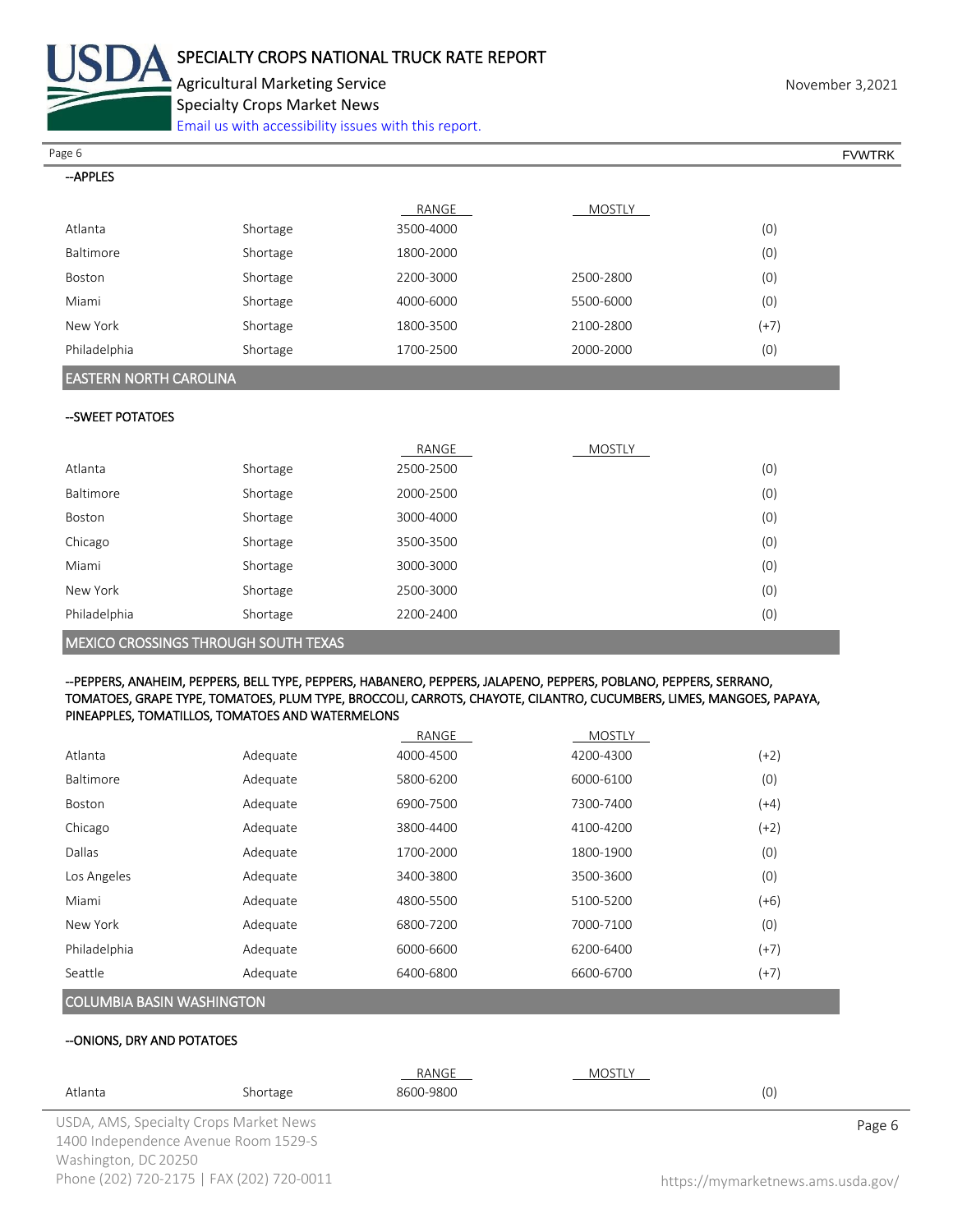

[Email us with accessibility issues with this report.](mailto:mars@ams.usda.gov?subject=508%20Inquiry/Report)

| Page 7        |          |            | <b>FVWTRK</b> |
|---------------|----------|------------|---------------|
| <b>Dallas</b> | Shortage | 6800-7200  | (0)           |
| Los Angeles   | Shortage | 2800-3400  | (0)           |
| Miami         | Shortage | 9500-10000 | (0)           |
| New York      | Shortage | 9000-10400 | (0)           |

YAKIMA VALLEY AND WENATCHEE DISTRICT WASHINGTON

#### --APPLES AND PEARS

|              |          | RANGE       | <b>MOSTLY</b> |        |
|--------------|----------|-------------|---------------|--------|
| Atlanta      | Shortage | 8600-10000  | 9400-9800     | $(+1)$ |
| Baltimore    | Shortage | 9500-10900  | 9600-10300    | (0)    |
| Boston       | Shortage | 10500-12000 | 10600-11300   | (0)    |
| Chicago      | Shortage | 7500-8600   | 7800-8400     | $(+4)$ |
| Dallas       | Shortage | 7200-8400   | 7200-7800     | $(+1)$ |
| Los Angeles  | Shortage | 3100-3900   | 3400-3800     | (0)    |
| Miami        | Shortage | 10500-12500 | 10700-11500   | (0)    |
| New York     | Shortage | 10000-11500 | 10200-10800   | (0)    |
| Philadelphia | Shortage | 9600-11000  | 9800-10500    | (0)    |

# CENTRAL WISCONSIN

# --ONIONS, DRY AND POTATOES

|              |          | RANGE     | <b>MOSTLY</b> |         |
|--------------|----------|-----------|---------------|---------|
| Atlanta      | Shortage | 4250-5100 | 5100-5100     | (+9)    |
| Baltimore    | Shortage | 4250-5525 | 5100-5525     | (0)     |
| Boston       | Shortage | 5100-5950 | 5525-5950     | (0)     |
| Chicago      | Shortage | 1275-1700 |               | $(+31)$ |
| Miami        | Shortage | 5950-6800 | 6000-6000     | (0)     |
| New York     | Shortage | 5100-5950 | 5525-5950     | (0)     |
| Philadelphia | Shortage | 4250-5525 | 5100-5525     | (0)     |
|              |          |           |               |         |